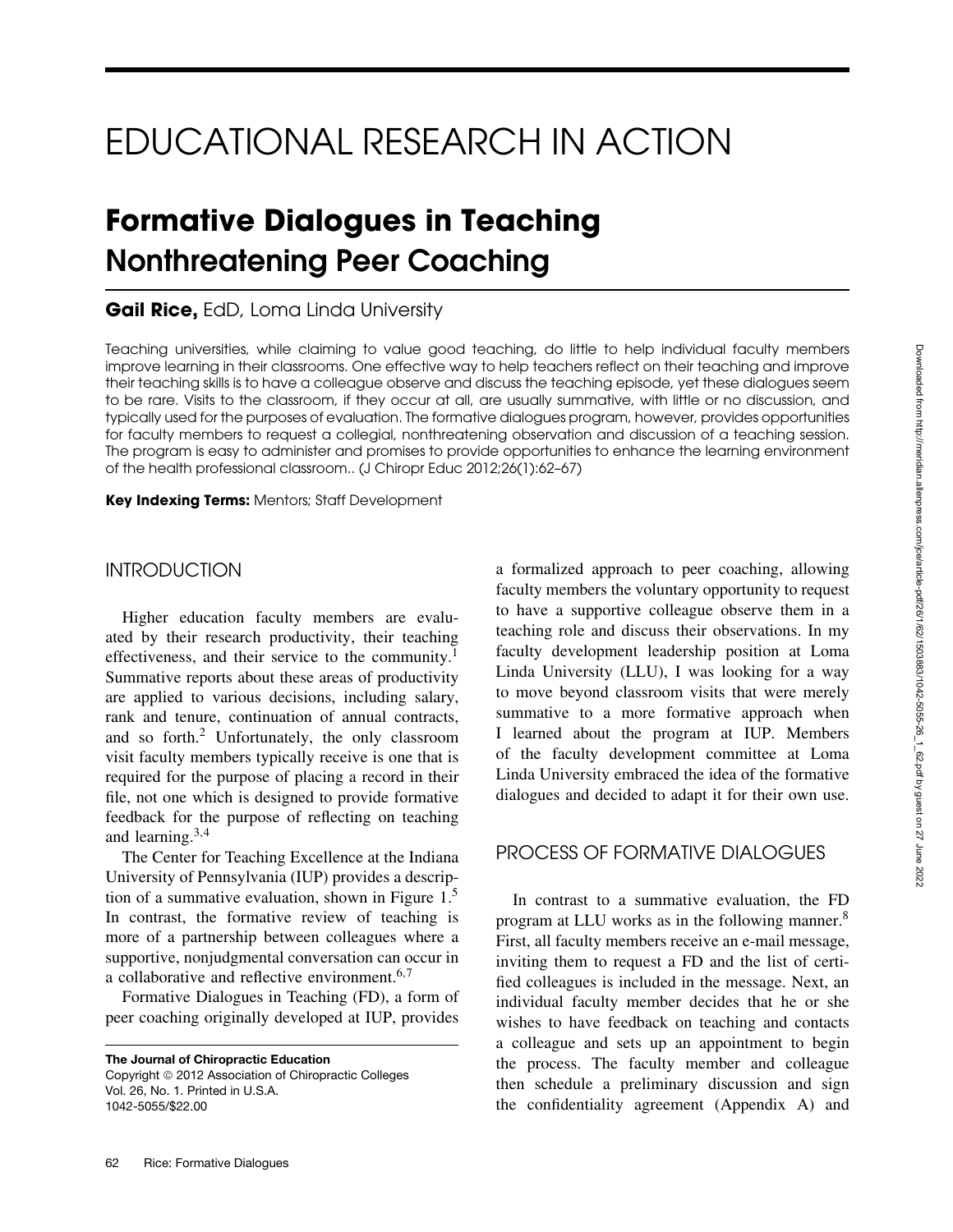| • Someone is assigned to observe a colleague as part of the institutionally<br>structured evaluation.                                                        |
|--------------------------------------------------------------------------------------------------------------------------------------------------------------|
| • Typically there is little discussion before the classroom visit. Often this is via<br>e-mail, not face-to-face.                                            |
| • Sometimes there is no warning or prearrangement of the date of the visit: it is<br>a big surprise for the person being observed.                           |
| • Usually this is a one-visit event.                                                                                                                         |
| • The observer often works from a checklist of behaviors or indicators that are<br>departmentally approved.                                                  |
| • There is often little discussion of the observation after it has concluded. That<br>discussion may be simply signing the form or may take place by e-mail. |
|                                                                                                                                                              |

- The observation summarizes what the observer saw and concluded and stands as a written record believed to be indicative of the usual teaching skills and behaviors of the faculty member observed.
- The written record is preserved in personnel files to be viewed by others in the larger evaluation process.

*Figure 1. Summative evaluation, based on work done at the Center for Teaching Excellence at the Indiana University of Pennsylvania. .*

decide on a time for a teaching observation. The colleague observes the faculty member's teaching session. After the observation, the faculty member and colleague schedule a follow-up meeting time and discuss the teaching session. No notes are kept by the colleague after the follow-up meeting and the requesting faculty member is encouraged to write a report for his or her own file. The colleague only records that an observation occurred on the date with a faculty member from a particular college.

The preliminary discussion held before the observation allows the requesting faculty member to describe any aspects of the teaching situation that would be helpful to know beforehand, such as the context of the course, the types of students, the objectives, specific challenges faced, and any logistical issues that need to be worked out ahead of time. Some of the specific goals that requesting faculty members might have for their classes could include those listed in Figure 2.9

When colleagues observe the class, they will take note of anything that relates to the selected focus areas earlier discussed. Colleagues generally sit in the back of the classroom and are as unobtrusive as possible, not entering into the class discussion at all, simply observing and taking notes. Colleagues can look for student reactions to teacher statements, student off-task behavior, and student responses to teacher statements, as well as teacher behaviors and approaches. Appendix B offers suggestions on how to conduct a formative dialogue.

It is recommended that the follow-up meeting be held within 2 or 3 days of the observation. This allows a little reaction time for both the instructor and the colleague. The post-classroom-observation discussion is a give-and-take sharing between the two individuals––truly a dialogue––which provides opportunities to ask questions, think about issues, show notes, talk about observations, and look at the predetermined issues about which the instructor requested specific feedback.

Instructors typically find these discussions to be helpful and request follow-up observations and dialogues. It is up to the colleague to determine if more observation might be useful. Generally it is recommended to limit the FD to just one observation at a time, especially if there is a backlog of requests. Occasionally, faculty members request a written record of the observation and dialogue for their files and to use for promotion and/or tenure. Colleagues do not provide written feedback, only verbal feedback. Faculty members who wish to have a record of the FD may write their own report.

# CERTIFICATION OF COLLEAGUES

Colleagues are faculty members who volunteer to attend workshops and provide assistance to fellow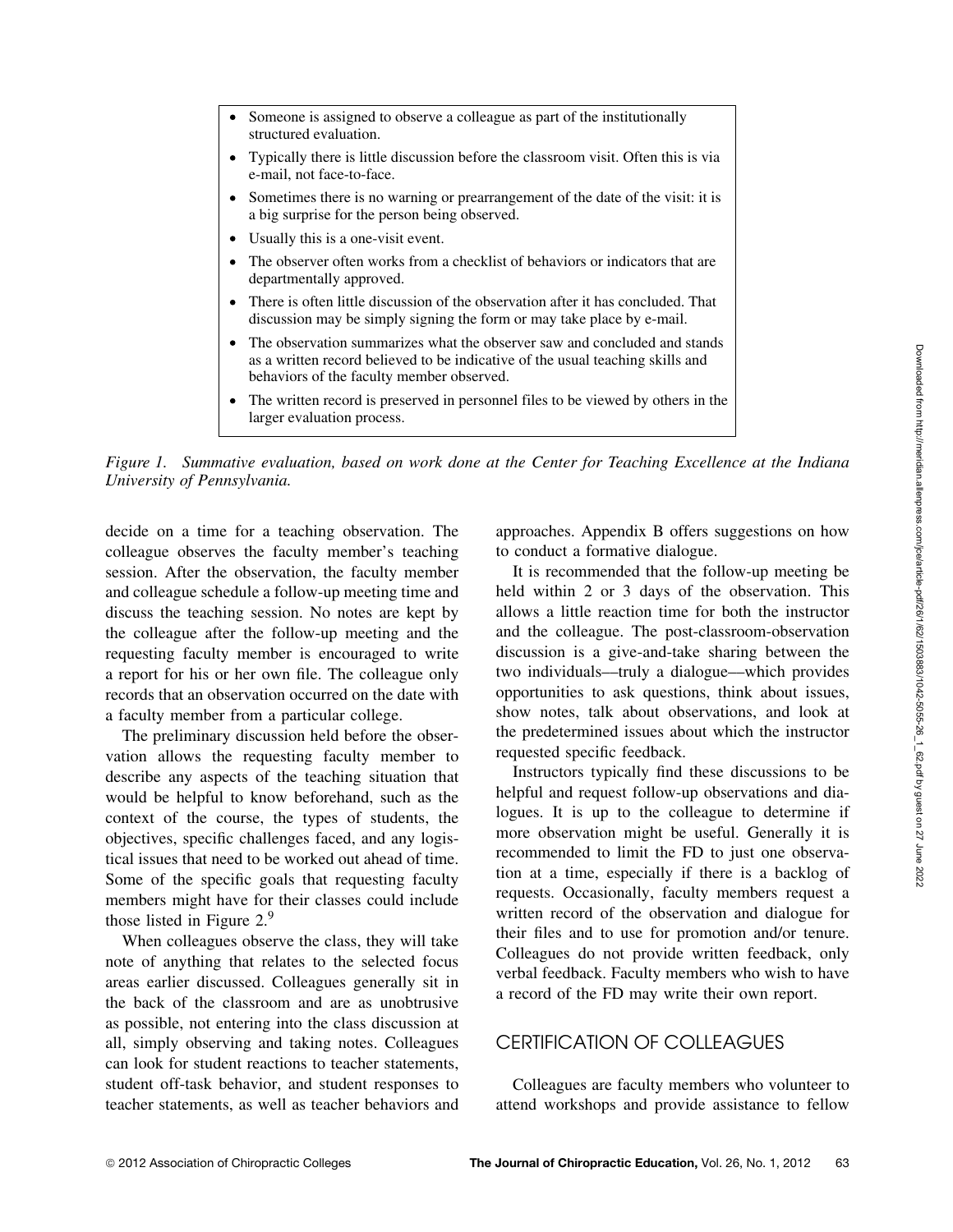- Improving discussion
- Enhancing motivation
- Improving use of time in class and getting students back from breaks
- Developing small group activities
- Re-evaluating assignments
- Selecting content for the teaching session
- Deciding on teaching methods
- Creating grading rubrics
- Providing helpful feedback
- Managing the difficult students in the back of the classroom
- Reducing reliance on reading PowerPoint slides

*Figure 2. Potential goals for a formative dialogue observation.*

faculty members who request a peer counseling experience. The certification workshop takes approximately 3 hours and provides a clear idea of the difference between summative and formative evaluation and how to conduct a formative dialogue. Colleagues are expected to keep simple records and to remain a part of the FD community. This includes regular posting on the FD campus website and attending meetings and ongoing faculty development events. Campuses can celebrate their colleagues with various types of honors, including a medal to be worn at graduation, provision of certificates, or listing of names on plaques. Noting one's involvement in the FD program may be appropriate in one's curriculum vita. Colleagues are not paid for their services, but provide them out of their love of teaching and learning and service to their institution.

#### HOW TO START A FD PROGRAM ON YOUR CAMPUS

To start a FD program on campus it is important to hold a certification workshop for the initial group of colleagues. Some campuses bring in an expert to help them develop an initial set of documents and hold the certifying workshop. An individual or office will need to be assigned to monitor the program. The university's teaching and learning center is a logical place to house the program. The program then needs to be promoted to the faculty. A sample promotion e-mail or flyer message is included in Appendix C. The program director needs to encourage colleagues to dialogue with each other, offer helpful services to their fellow faculty members, and collect simple descriptive data at the end of each year. The program director will also need to sustain the program by holding periodic certification workshops to add new colleagues and may wish to set up a colleague website to house resources, such as forms and other documents.

#### AN EXAMPLE

What follows is an example of how the FD process works on our campus. The names of the faculty members are fictitious but the scenario is not.

Brittany, a new teacher who was not sure about how well she was teaching, was ready to "talk with someone about her teaching," as had been advertised by the FD flyer. She called one of the colleagues on the FD list and set up an appointment with Sheila,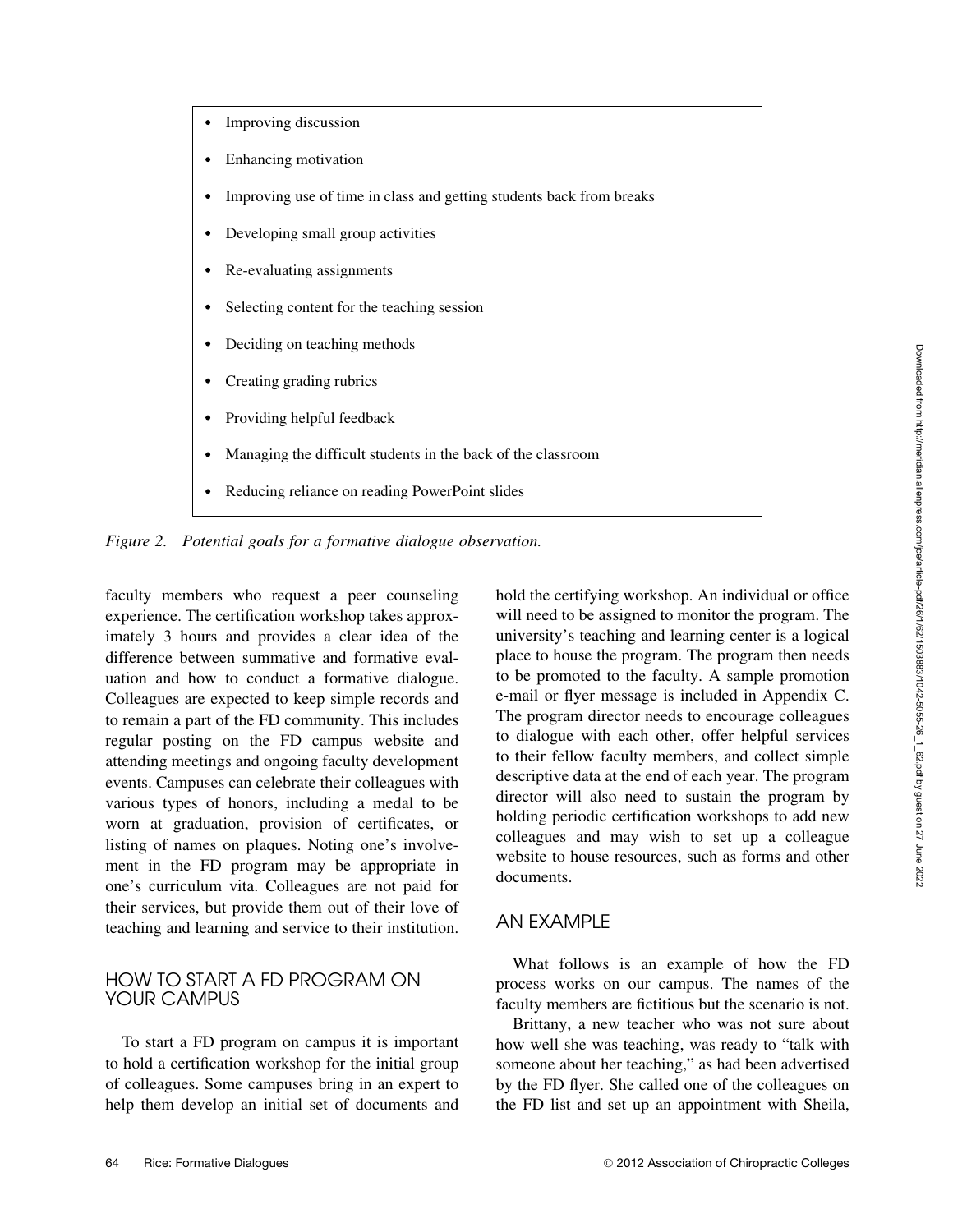a faculty member in one of the other schools on campus. The two of them got together later that week to talk about the upcoming observation. The next week Sheila observed Brittany's class and then discussed the class session afterward. Shortly thereafter, Brittany wrote some reflective notes on how she could improve several aspects of her teaching, from which she later prepared a report that she used for her rank and tenure review to support what she was doing to improve her teaching.

The following are some sample points from Brittany's report:

> On October 23, I had a formative dialogue with a certified colleague of the Formative Dialogues in Teaching program. My colleague discussed my teaching with me after viewing a class session in my course. I experienced the following benefits from the conversation:

> • Improving my "set"—I learned that the beginning of my classes needs to be shorter, more focused, and more interesting. Now I try to always start class with an activity that will heighten interest in my topic.

> • More active learning—I discovered that I was expecting students to sit and listen without any active learning breaks for 30-minute stretches, which is too long. I am now doing more pause procedures, buzz groups, and short writes to keep my students engaged and interacting with the course content throughout the 2-hour lecture.

> I think there is a relationship between the changes that I have instituted in my teaching and the fact that my students are evaluating my classes more positively now than ever in the past.

#### **DISCUSSION**

There are many advantages for the campus that provides a FD program for its faculty. Faculty members seem to genuinely value the program and make statements such as, "Thanks for putting this program together. I have had two dialogues this year with two different colleagues and found them both to be extremely helpful." One administrator stated, "We love this program. We can suggest the program to our faculty with poor student evaluations and they invariably improve. Our costs are essentially zero. Accrediting agencies are positively impressed with the program, and, somehow, it works." Program directors have reported that it is usually easy to recruit faculty members to be colleagues and that this creates a community of faculty members that meet regularly to talk about issues relating to observing and talking about teaching.

The most important benefit of the program, of course, is the potential for improving the learning environment through helping teachers focus on details of planning and carrying out their teaching in stimulating and effective ways. Colleagues, after conducting a few dialogues, often find themselves particularly motivated to attend more faculty development seminars to learn more about new ways of engaging students, so that they will have helpful suggestions for others.

As to be expected, there are challenges, the biggest of which is to keep the program uppermost in the minds of the faculty community. Reminders are necessary. Faculty colleagues need to be encouraged to offer their services and look for creative ways to open up opportunities for conversations to take place. Frequent reminders to deans of schools and program directors must be sent, indicating that this is a resource that they can recommend to their faculty––not only to new or struggling faculty, but to all faculty. To be successful, Formative Dialogues in Teaching must not carry the connotation of remediation. FDs are to be mutually supportive and collegial conversations between colleagues for the purpose of gaining new insights from each other and expanding ideas about the joys of teaching. This is of interest to all faculty members, not just new faculty or those frustrated with their student evaluations. Additional challenges exist in the form of monitoring the program and keeping records. Since the program is voluntary, it can be difficult to get faculty colleagues to keep and report accurate records. Much more information is needed about how to make the FD conversations truly helpful and to measure their apparent success.

## **CONCLUSION**

I have suggested that summative evaluations of classroom teaching are not enough. Faculty members desire and seem to benefit from voluntary classroom visits, conducted for the purpose of creative conversation about the teaching observation and approaches to teaching and learning. A campus that values good teaching but finds itself in short supply of funds and personnel to help teachers improve learning in their classrooms and laboratories might consider instituting a Formative Dialogues in Teaching program. The program meets with positive responses and promises to offer tangible benefits to the higher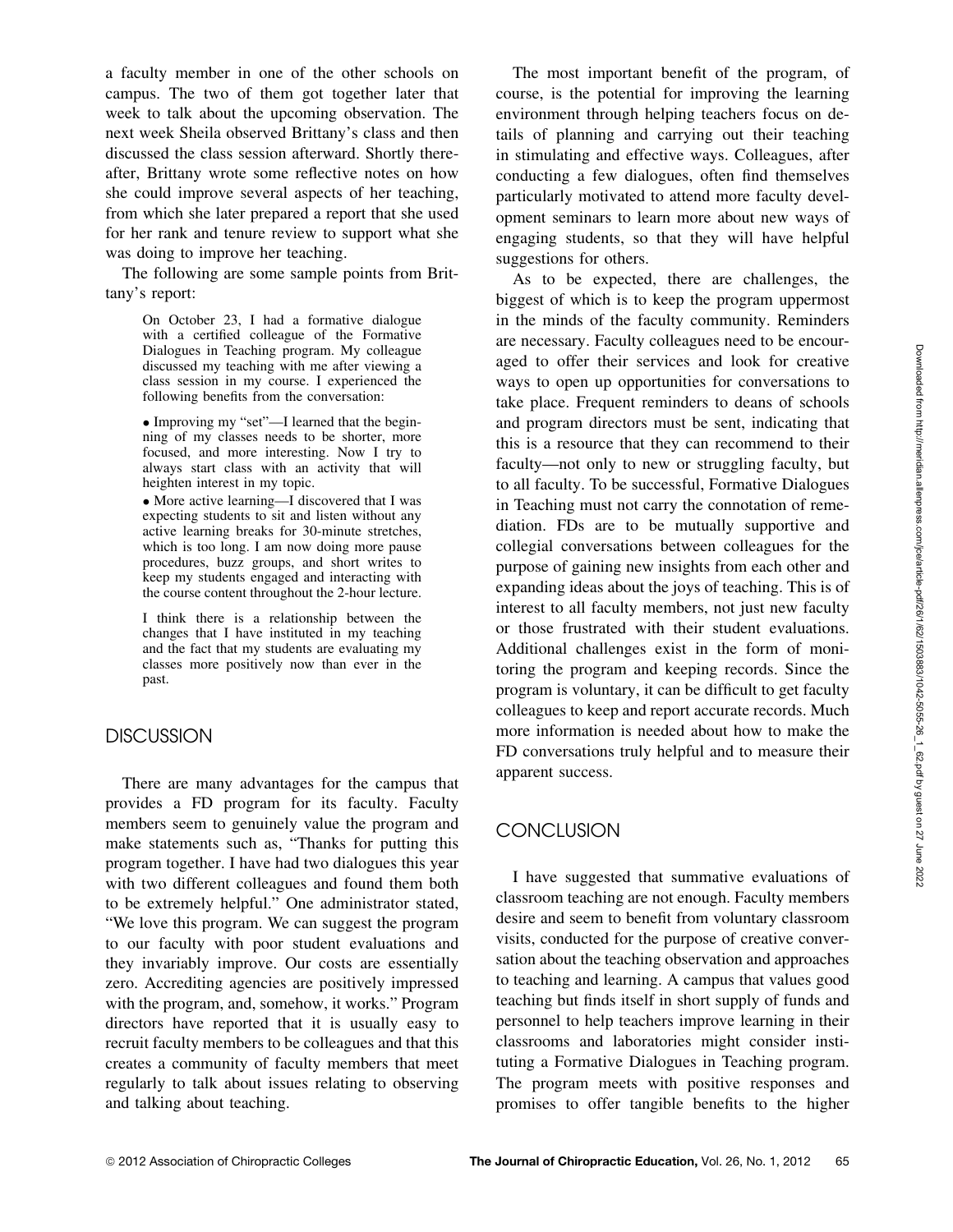education faculty member looking for new and more effective ways to enhance learning.

## CONFLICTS OF INTEREST

The author is a Formative Dialogues Program Director. Otherwise, she has no conflicts of interest.

#### **About the Author**

Gail Rice is a Professor at Loma Linda University. Address correspondence to Gail Rice, Loma Linda University, Nichol Hall, 1916, Loma Linda, CA 92350 (e-mail: grice@llu.edu). This article was received December 19, 2010, revised April 5, 2011 and June 25, 2011, and accepted July 19, 2011.

## **REFERENCES**

- 1. Calderon T, Green B. Use of multiple information types in assessing accounting faculty teaching performance. J Acct Ed 1997;15(2):221–39.
- 2. Scott V, Miner C. Peer coaching: implication for teaching and program improvement. Transformative Dialogues: Teach Learn J 2008;1:1–2.
- 3. Indiana University of Pennsylvania [homepage on the Internet]. Center for Teaching Excellence: introduction to formative dialogues at Indiana University of Pennsylvania [cited May 23, 2011]. Available from: http://www.iup.edu/ page/aspx?id=66227.
- 4. Smith R. Formative evaluation and the scholarship of teaching and learning. New Directions Teach Learn 2001; 88:51–62.
- 5. Indiana University of Pennsylvania [homepage on the Internet]. Center for Teaching Excellence: introduction to formative dialogues at Indiana University of Pennsylvania [cited May 30, 2011]. Available from: http://www.iup.edu/ page/aspx?id=662279.
- 6. Vacilotto S, Cummings R. Peer coaching in TEFL/TESL programmes. ELT J 2007;61:2.153–60.
- 7. Tchantz J, Vail C. Effects of peer coaching on the rate of responsive teacher statements during a child-directed period in an inclusive preschool setting. Teach Special Ed 2000;23:189–201.
- 8. Loma Linda University [homepage on the Internet]. Formative dialogues on teaching program [cited June 5, 2011]. Available from: http://www.llu.edu/central/facultydevelopment/formativedialogues.page?
- 9. Fernandez C, Yu J. Peer review of teaching. J Chiropr Educ 2007;21(2):154–61.

# APPENDIX A

#### **CONFIDENTIALITY STATEMENT**

(This form may be downloaded at no cost from: www.journalchiroed.com)

The Formative Dialogues in Teaching program is designed to be fully formative: nonsummative, nonevaluative, and not documented. By signing below, the Formative Dialogues in Teaching Colleague indicates that the only thing that will be documented in writing will be the fact that a dialogue took place with a colleague from a particular school. No names nor departments nor any other specific information regarding the dialogue will be catalogued. The colleague will not reveal any information to any other person regarding the dialogue except as provided above. In demonstration of this commitment to confidentiality, the Project Colleague has signed this confidentiality statement and has presented it to the requestor.

Requestors may document anything they wish about the dialogue and may use the information to support promotion decisions as desired.

Formative Dialogues Date in Teaching Colleague

#### APPENDIX B

#### **TIPS FOR COLLEAGUES CONDUCTING A FORMATIVE DIALOGUE ON TEACHING**

(This form may be downloaded at no cost from: www.journalchiroed.com)

- $\Box$  Assure the instructor of the complete confidentiality of the dialogue.
- $\Box$  Make sure the instructor understands the nature and purpose of the dialogue.
- $\square$  Do not create unrealistic expectations of the dialogue.
- $\Box$  Encourage the instructor to set the focus of your classroom visit.
- $\Box$  Focus your observation on the behavior–not the person.
- $\Box$  Focus your observation on what is done, not what should have been done.
- $\Box$  Remember that being critical does not equate to being negative.
- $\Box$  Make sure the dialogue is "reflective" but still "fresh."
- $\Box$  Do more listening than talking.
- $\Box$  Draw out the instructor's feelings, concerns, and thoughts on her/his teaching.